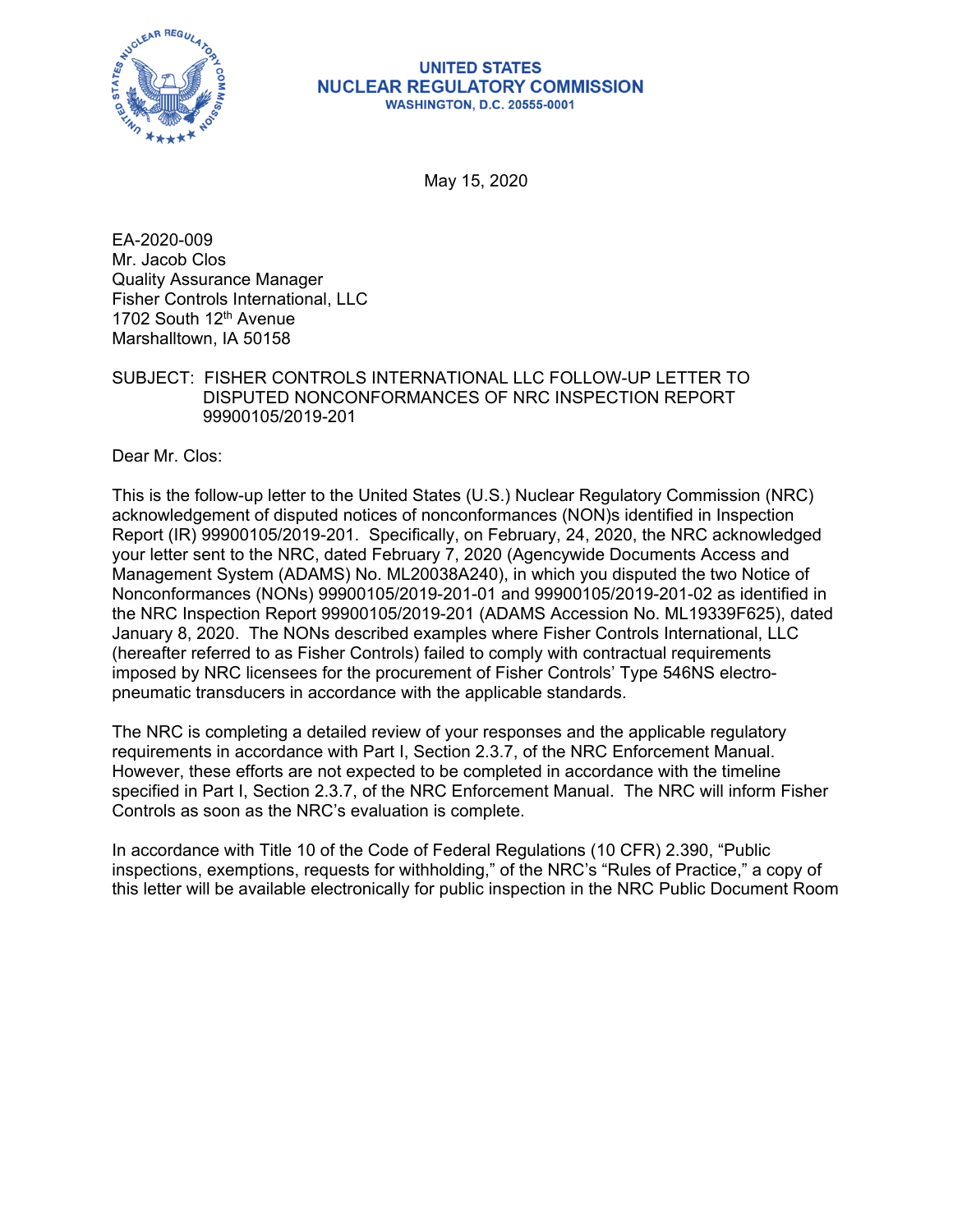or from the Publicly Available Records System component of the NRC's ADAMS. ADAMS is accessible from the NRC website at http://www.nrc.gov/reading-rm/adams.html (the Public Electronic Reading Room).

Sincerely,

Kerri A. Kavanagh, Chief **/RA/**  Quality Assurance and Vendor Inspection Branch Division of Reactor Oversight Office of Nuclear Reactor Regulations

Docket No.: 99900105 EPID No.: L-2019-201-0064